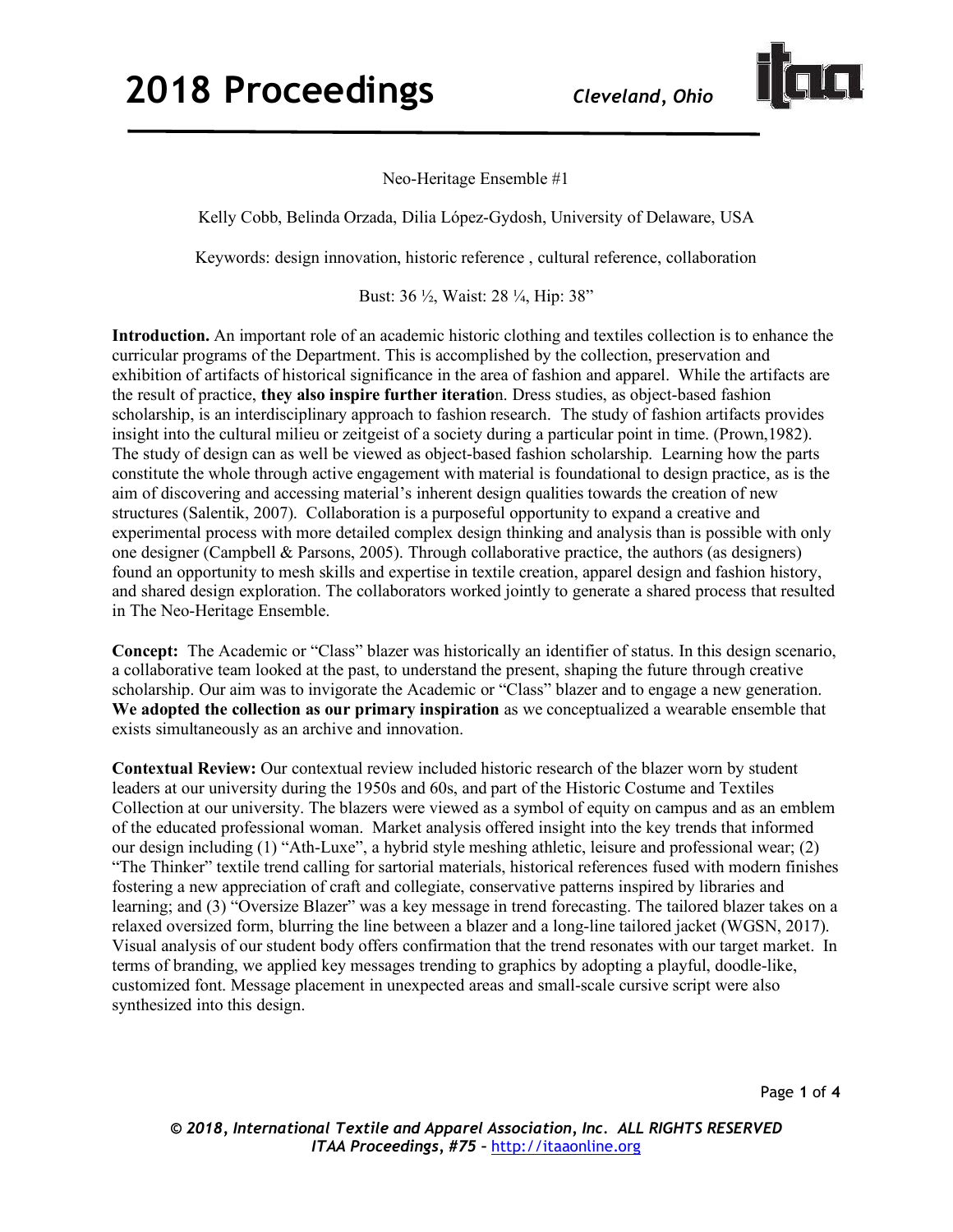## **Aesthetic Properties Process, Technique, and Execution**

The tailored blazer is unlined navy constructed in wool melton jacket, created using flat pattern techniques. Design details include double stitched yellow-gold trim along collar, lapel, front, cuffs, and pocket edges and double stitched seamlines. The jacket has three patch pockets, updated with hip pockets are sized to fit a smart phone. University emblems representing each class, embroidered on the chest pockets of the historic blazers were used as inspiration for a custom textile design. As well, iterations of the classic embroidery are applied to sleeve and front pocket. Specifically, the left sleeve features the university's motto sewn using free-hand machine embroidery, a contemporary iteration of classic monogram. The University's letters were laser cut in the breast pocket, evolving the university emblems on the historic blazers with contemporary technologies.

A digital textile pattern was developed based on photographic documentation of blazer patch pockets (each with unique motif embroidery). Photographs were edited and a repeat pattern was generated using Adobe Photoshop. The print was digitally printed on a Polyester/Lycra blend power knit. A straight, calflength knit pencil skirt with elastic waist and cropped bra top with contrast binding were designed and constructed in our custom printed textile. The resultant Neo-Heritage Ensemble is a visual, tactile and wearable connection between past and future.

## **Design Contribution and Innovation**

This design contributes to the academic collection provides a springboard towards new knowledge, looking at the past in order to understand the future. Paoletti notes "designers also use the past as an important resource. Not only do they also consider the recent development of styles and their performance in the marketplace; designers also find inspiration in the forgotten styles of earlier times" (1984, p. 34). Collections are not static repositories, we view the collection as a fluid and active space of discovery.

## **References**

Campbell, JR, and Parsons, J. (2005). Taking advantage of the design potential of digital technology for apparel. *Journal of Textile and Apparel Technology Management,* 4(3), 1–10.

Paoletti, J.B. (1984). Does the costume and textile historian have a place in the future. *Clothing and Textiles Research Journal*, 2(2), 33-36.

Prown, J. D. (1982). Mind in Matter: An Introduction to Material Culture Theory And Method. *Winterthur Portfolio,* 17 (1), 1-19.

Saletnik, J. (2007). Josef Albers, Eva Hesse, and the Imperative of Teaching. *Tate Papers* No.7.

Kaufman, C. (2018). Womens Forecast Update A/W 18/19: The Thinker. Retrieved June 02, 2018, Retrieved June 02, 2018, from https://www-wgsn-com. /content/board\_viewer/#/72947/page

Page **2** of **4**

*© 2018, International Textile and Apparel Association, Inc. ALL RIGHTS RESERVED ITAA Proceedings, #75 –* http://itaaonline.org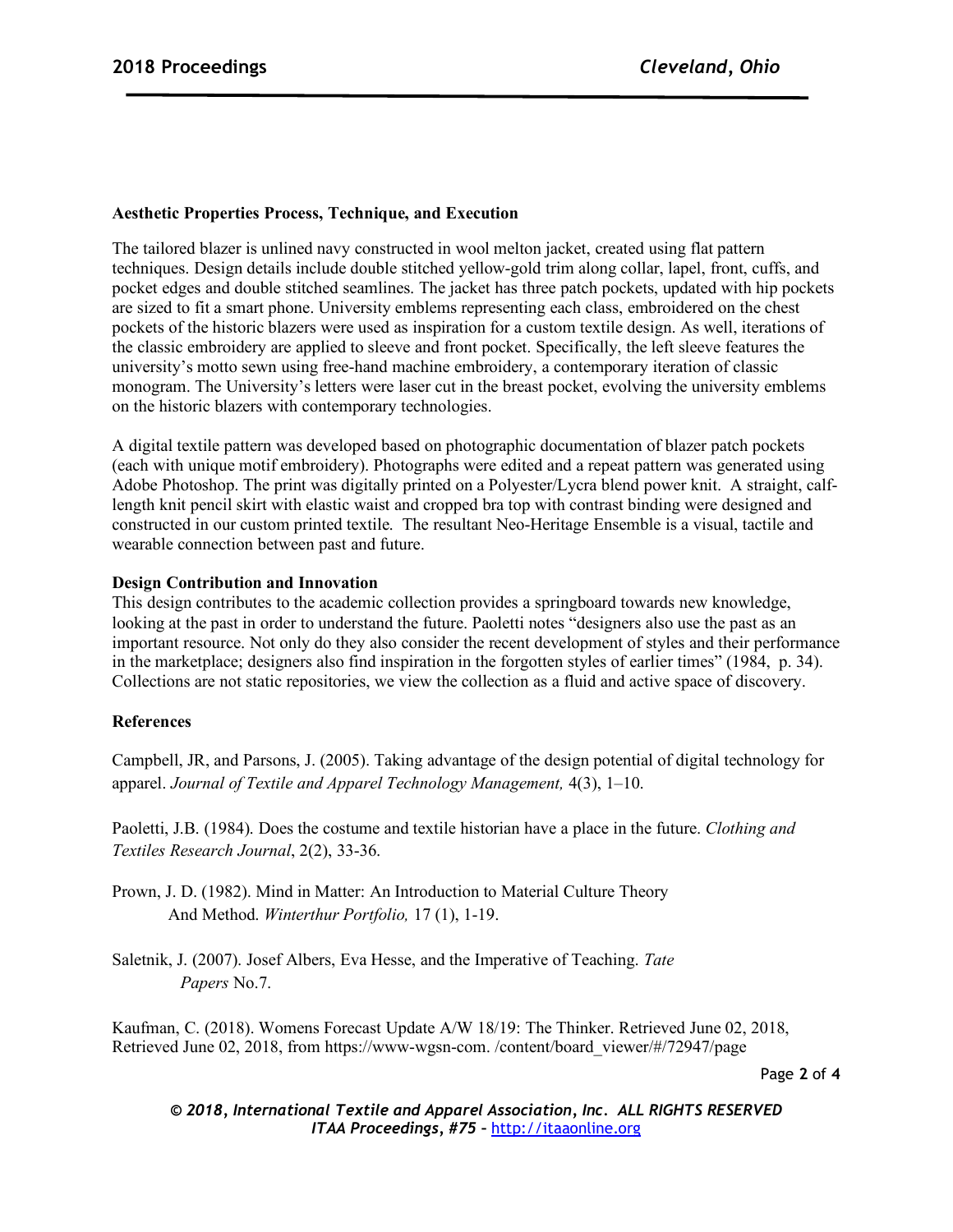



Image C: Side view Image D: Detail



Image A: Front view Image B: Back view